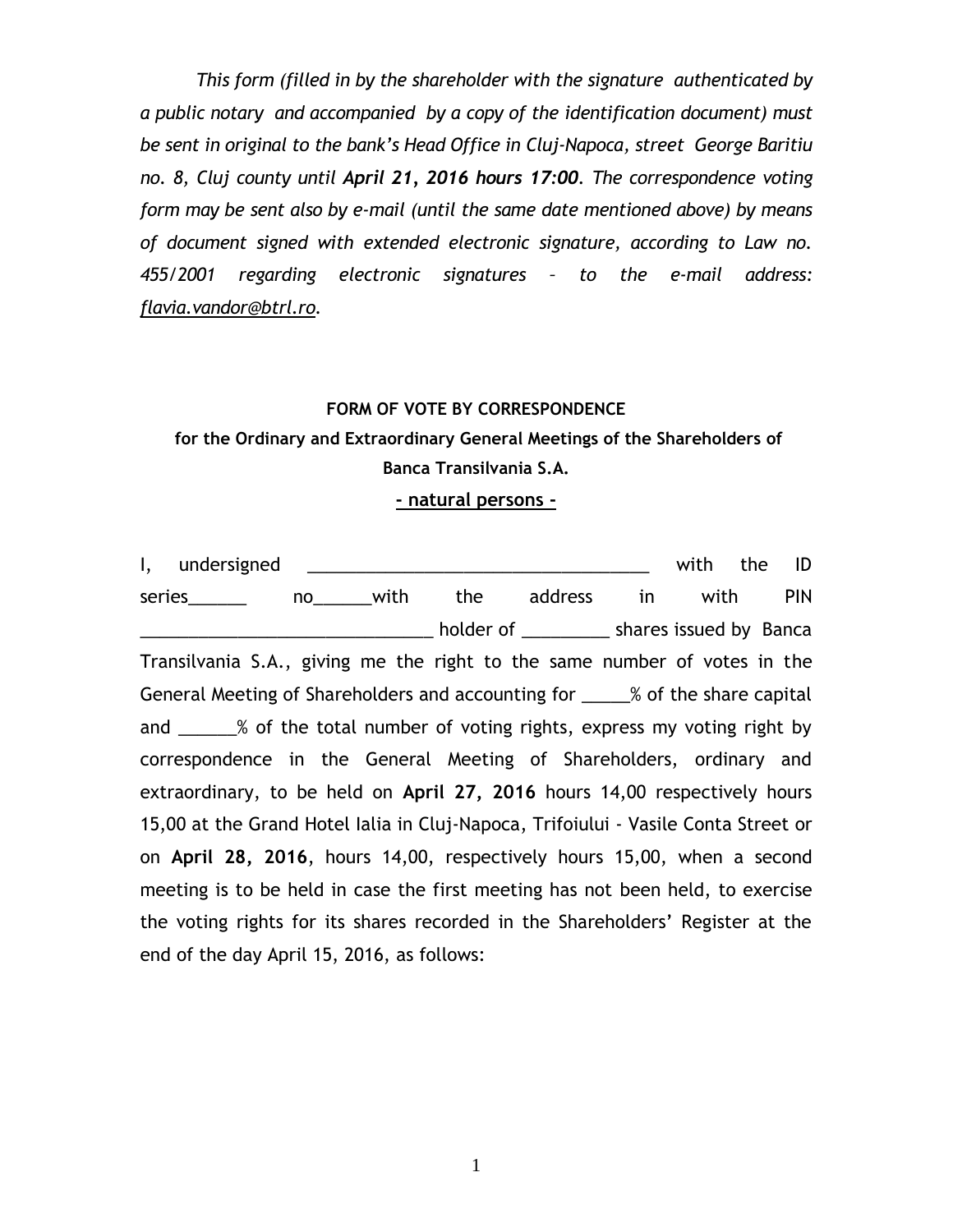## **For the Ordinary General Meeting:**

**1. Approval of the annual statutory IFRS financial statements for the 2015 financial year, in compliance with NBR's Order No. 27/2010, as subsequently amended, together with the Report of the Board of Directors and the Report of the Independent Auditor, as well as the approval of the proposed profit distribution.**

For Against Abstention

**2. Discharge of administrators for the 2015 exercise.** For\_\_\_\_\_\_\_\_\_\_\_\_\_\_\_\_\_\_ Against\_\_\_\_\_\_\_\_\_\_\_\_\_\_\_\_\_\_\_\_\_ Abstention \_\_\_\_\_\_\_\_\_\_\_\_\_\_\_\_\_\_

 **3. Approval of the Budget for expenditure and revenues and the investment plan for 2016 (business plan for 2016).**

For Regainst Against Abstention Abstraction Abstention

 **4. Establishing the directors' remuneration for 2016, including the maximum cap of additional remunerations granted to directors and managers.**

For\_\_\_\_\_\_\_\_\_\_\_\_\_\_\_\_\_\_\_ Against\_\_\_\_\_\_\_\_\_\_\_\_\_\_\_\_\_\_\_\_\_ Abstention \_\_\_\_\_\_\_\_\_\_\_\_\_\_\_\_\_

**5. Election of a director for the period remaining until the expiry of the mandate of the current Board of Directors (i.e. until April 2018), given the available vacancy.**

1. COSTEL DORU LIONACHESCU For\_\_\_\_\_\_\_\_\_\_\_\_\_\_\_\_\_\_\_ Against\_\_\_\_\_\_\_\_\_\_\_\_\_\_\_\_\_\_\_\_\_\_ Abstention \_\_\_\_\_\_\_\_\_\_\_\_\_\_\_\_ 2. IOAN TRENCA For Regainst Against Abstention Abstraction Abstention Abstention Abstention Apple and Abstention Apple and Abstention Apple and Apple and Apple and Apple and Apple and Apple and Apple and Apple and Apple and Apple and App

 **6. Approval of the date of May 31, 2016 as the registration date (defined as the date of identification of the shareholders who are to benefit from**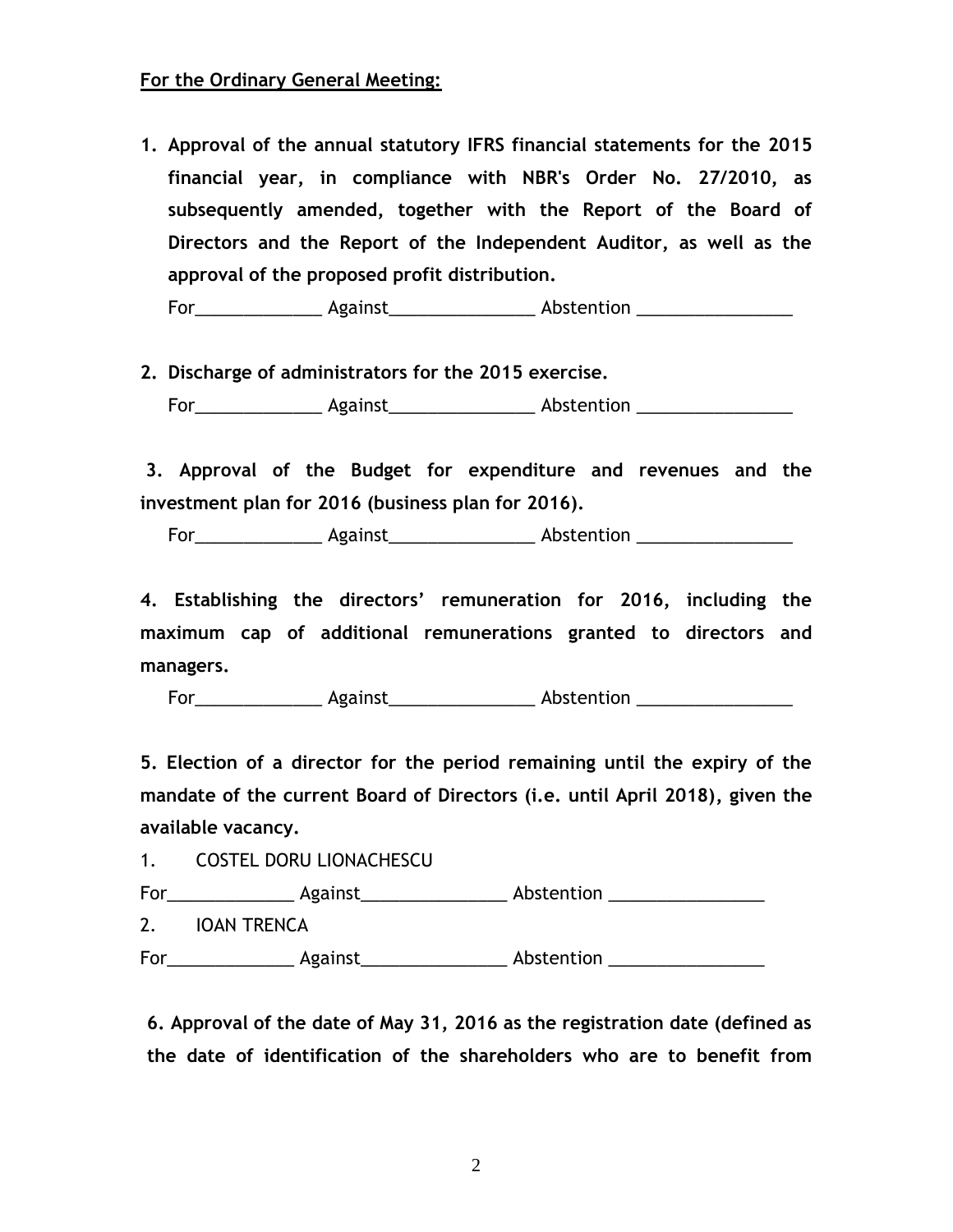**dividends and other rights under the GMS decisions) and of the ex date - May 30, 2016.**

**For\_\_\_\_\_\_\_\_\_\_\_\_\_\_\_\_\_ Against\_\_\_\_\_\_\_\_\_\_\_\_\_\_\_\_\_\_\_ Abstention \_\_\_\_\_\_\_\_\_\_\_\_\_\_\_\_\_\_\_\_** 

**7. Approval of the date of June 17, 2016 as the payment date.**

For Against Abstention

**8. Approval of the mandates for the Board of Directors and for its individual members to carry out the decisions adopted by the Ordinary General Meeting of Shareholders.**

For\_\_\_\_\_\_\_\_\_\_\_\_\_\_\_\_\_ Against\_\_\_\_\_\_\_\_\_\_\_\_\_\_\_\_\_\_\_ Abstention \_\_\_\_\_\_\_\_\_\_\_\_\_\_\_\_\_\_\_\_\_

**For the Extraordinary General Meeting**:

**1. Increase of the share capital with the amount of 620.000.000 lei by issuing 620.000.000 new shares, at a nominal value of 1 leu/share. The increase in the share capital will be carried out by using the following source:**

**- capitalization of reserves from the net profit of the year 2015 in amount of 620.000.000 lei, by issuing a number of 620.000.000 lei, with a nominal value of 1 leu/share in the benefit of the shareholders registered with the Shareholding Register held by the Central Depository at the registration date that will be established by the GSM (proposed date May 31, 2016).**

For Against Abstention

**2. Approval of the share buyback by the Bank, in accordance with the applicable legal provisions, under the following terms and conditions: maximum 25.000.000 shares (0,826% of the total shares included in the share capital) with a nominal value of RON 1/share at a minimum price**